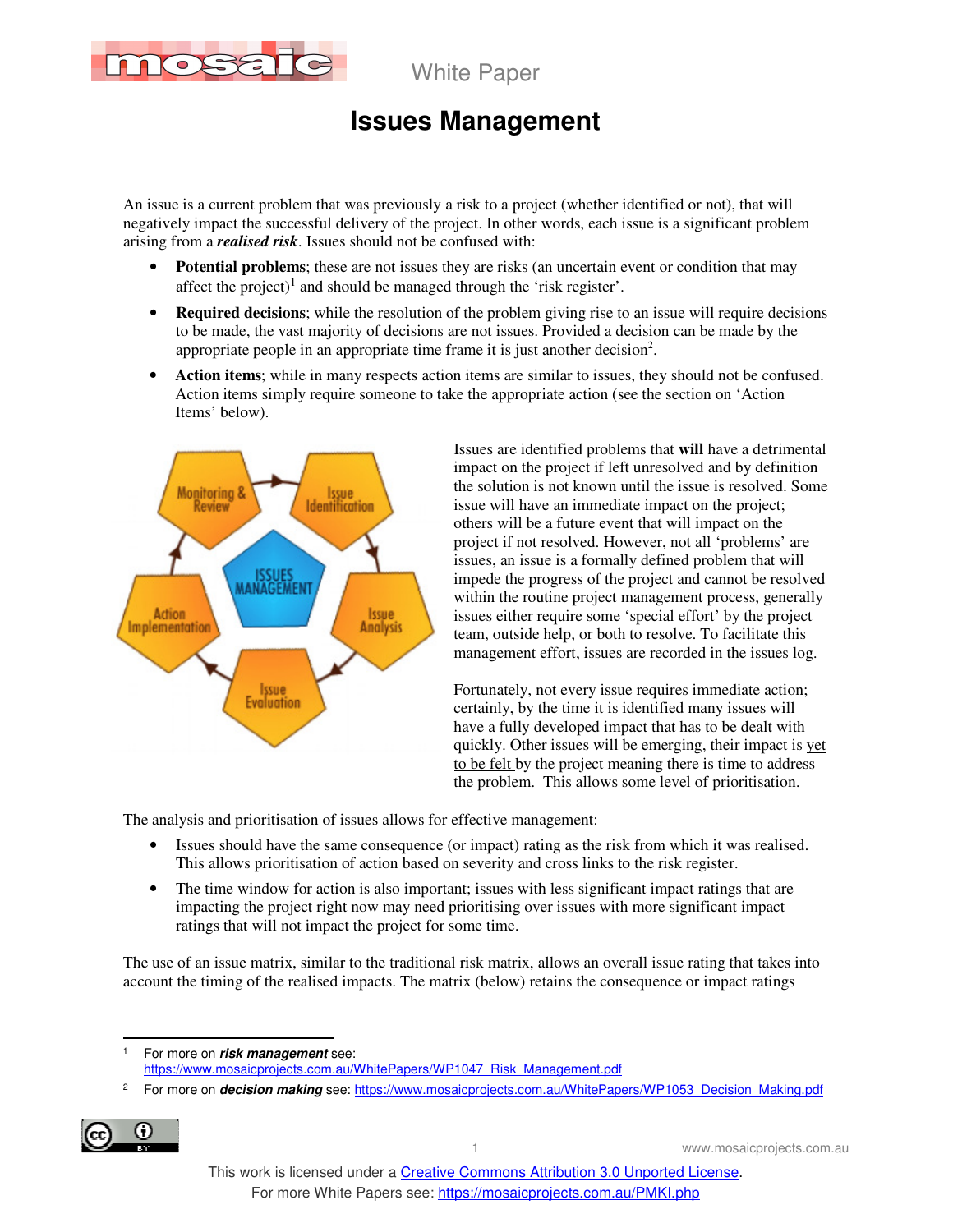

from the risk assessment. However, instead of probability<sup>3</sup>, the rows now relate to ranges of time in which the issue needs to be resolved before the impact negatively affects the success of the project.

|  |            | Insignificant | <b>Minor</b>  | Moderate      | Major         | <b>Severe</b>  |
|--|------------|---------------|---------------|---------------|---------------|----------------|
|  | Immediate  | <b>Medium</b> | <b>Medium</b> | High          | High          | <b>Extreme</b> |
|  | Urgent     | <b>Medium</b> | <b>Medium</b> | <b>Medium</b> | High          | <b>Extreme</b> |
|  | Important  | Low           | <b>Medium</b> | <b>Medium</b> | High          | High           |
|  | Timely     | Low           | Low           | <b>Medium</b> | <b>Medium</b> | High           |
|  | Convenient | Low           | Low           | Low           | Medium        | High           |

As a default position, the following definitions may be appropriate for the different time ranges:

- **Immediate**: Resolution needed within the next 5 working days or project success will be impacted
- **Urgent**: Resolution needed within the next 10 working days or project success will be impacted
- **Important**: Resolution needed within the next month or project success will be impacted
- **Timely**: Resolution needed within the next month or the uncertainty over resolution will disrupt other activities or decisions
- **Convenient**: Decision not needed for more than one month.

The above matrix and definitions ensure that minor and moderate impact issues requiring immediate resolution will receive the same issue rating, and hence the same level of attention, as major or severe impact issues that do not need to be resolved for a month or more. And, if an issue is left unresolved it would automatically advance up the rows, from convenient to immediate, as the date on which resolution is required approaches, ensuring that issues that were initially assessed as having a low ranking due to their lack of proximity to the current date are not forgotten.

### **Managing an Issue**

The processes used to manage issues can be simpler or more rigorous depending on the size of the project, the following process is appropriate for large projects.

- 1. **Identify the issue and document it**: Actively seek potential issues from any project stakeholders, including the project team, clients, sponsors, etc. The issue can be surfaced through verbal or written means, but it must be documented.
- 2. **Determine if the 'problem' is really an issue.** Many items may be risks (potential problems that should be managed as a risk) or just action items that must be 'actioned' and followed-up. Issues involve a degree of uncertainty either in relation to the action (or non-action) of a stakeholder or in determining the best solution to the problem. The project manager determines whether the problem can be resolved immediately (and takes the appropriate actions - see below) or whether it should be classified as an issue. If a large issue looks too difficult to be resolved in a timely manner, break it down into logical sub-issues.

 $\overline{a}$ 3 For more on **probability** see: https://www.mosaicprojects.com.au/WhitePapers/WP1037\_Probability.pdf

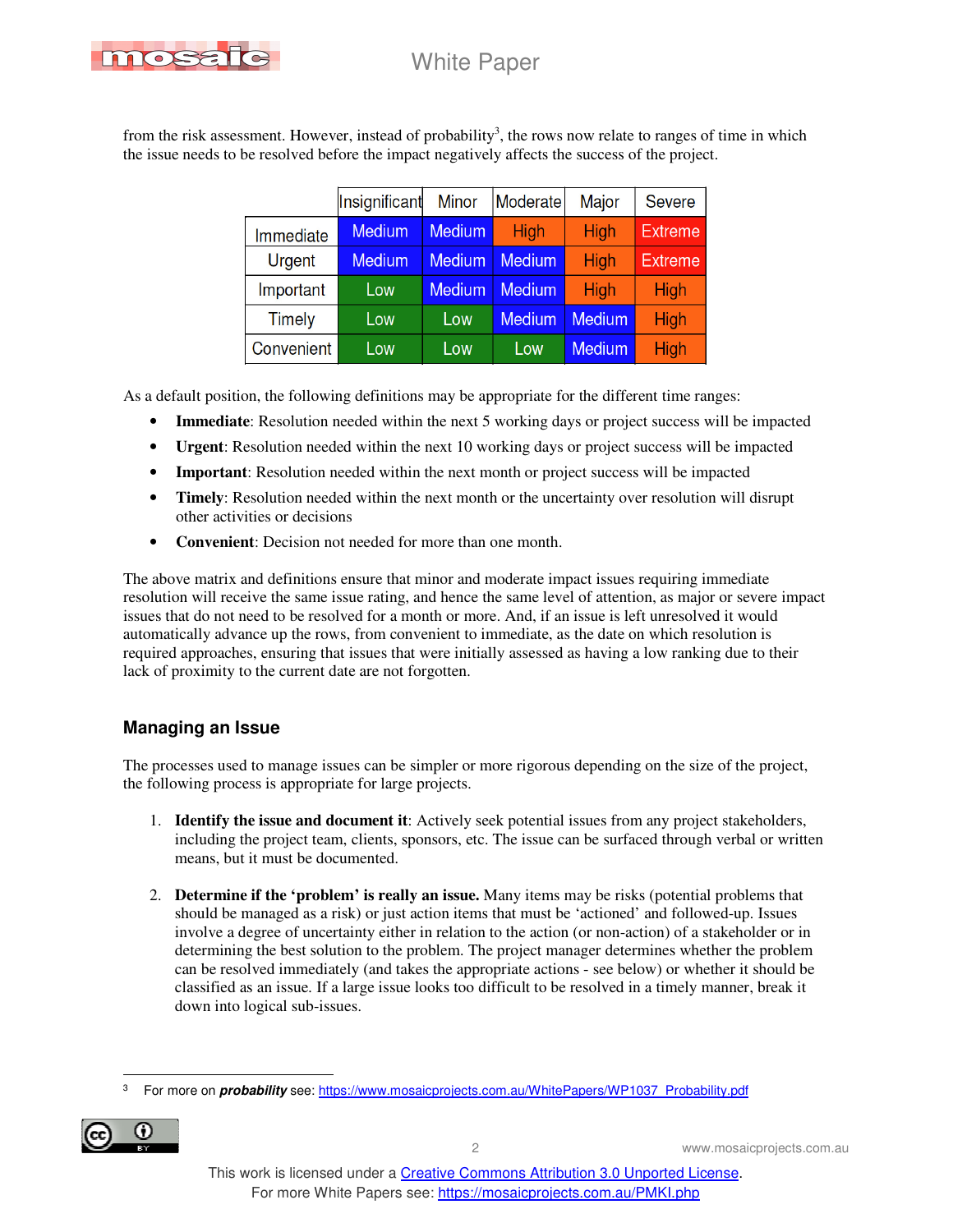

- 3. **Avoid conflict!** The issue is a problem to resolve; adding additional layers of complexity by introducing conflict, blame or other emotions will not help the resolution of the issue. If a level of conflict is already occurring between some of the involved parties, work quickly to resolve the conflict and focus everyone on solving the problem<sup>4</sup>.
- 4. **Enter the issue into the Issues Log.** If the problem is an issue, the project manager enters the issue into the Issues Log.
- 5. **Allocate an owner the issue manager.** You can't manage everything, so it's important to be able to delegate tasks<sup>5</sup>. Choose someone who has the skills to help resolve the problem and ask them to be the issue manager. This means that they will have to follow up progress on resolving the issue, track the actions and provide you with status updates.
- 6. **Determine the impact.** Using the same scale defined for the risk register (if the issue was an identified risk, transfer the relevant information from the risk register), carry out an impact analysis to assess the scale of the problem. Think about the areas of the project and the stakeholders that are affected and how long the problem will take to resolve. It is a good practice to encourage people to help identify solutions along with the issues. When a team member identifies a potential issue, ask the person to also suggest one or more possible solutions.
- 7. **Determine the solution date.** A 'resolve by date' should be defined and recorded for every issue.
- 8. **Prioritise the issue.** Using the matrix above. Based on the prioritisation then……
- 9. **Determine who needs to be involved in resolving the issue.** The issue manager determines who needs to be involved in resolving the issue. It is important to understand up-front who needs to be involved in, or can contribute to developing the final issue resolution. Provide guidelines for when team members can make decisions and when more senior people need to be involved. Team members should be encouraged to make the decision themselves if:
	- a. Is there no significant impact to effort, duration or cost
	- b. The decision will not cause the project to go out of scope or deviate from previously agreed upon specifications
	- c. The decision is not politically sensitive
	- d. The decision will not cause you to miss a previously agreed upon commitment
	- e. The decision will not open the project to future risk.

#### 10. **Apply problem solving techniques<sup>6</sup> to develop a solution.**

The project manager assigns the issue to a project team member for investigation (the project manager could assign it to himself or herself but in most cases, delegation is essential). The team member will investigate options that are available to resolve the issue<sup>7</sup>, and for each option, the team member should also estimate the impact to the project in terms of budget, schedule, scope, risk and other pertinent factors such as identifying any environmental impacts.



 $\frac{1}{4}$  For more on **conflict management** see: https://www.mosaicprojects.com.au/WhitePapers/WP1041\_Managing\_Conflict.pdf

<sup>7</sup> For more on **root cause analysis** see: https://www.mosaicprojects.com.au/WhitePapers/WP1085\_Root\_Cause\_Analysis.pdf



<sup>5</sup> For more on *delegating actions* see: https://www.mosaicprojects.com.au/WhitePapers/WP1091\_Delegation.pdf

<sup>6</sup> For more on **problem solving** see: https://www.mosaicprojects.com.au/WhitePapers/WP1013\_Problem\_Solving.pdf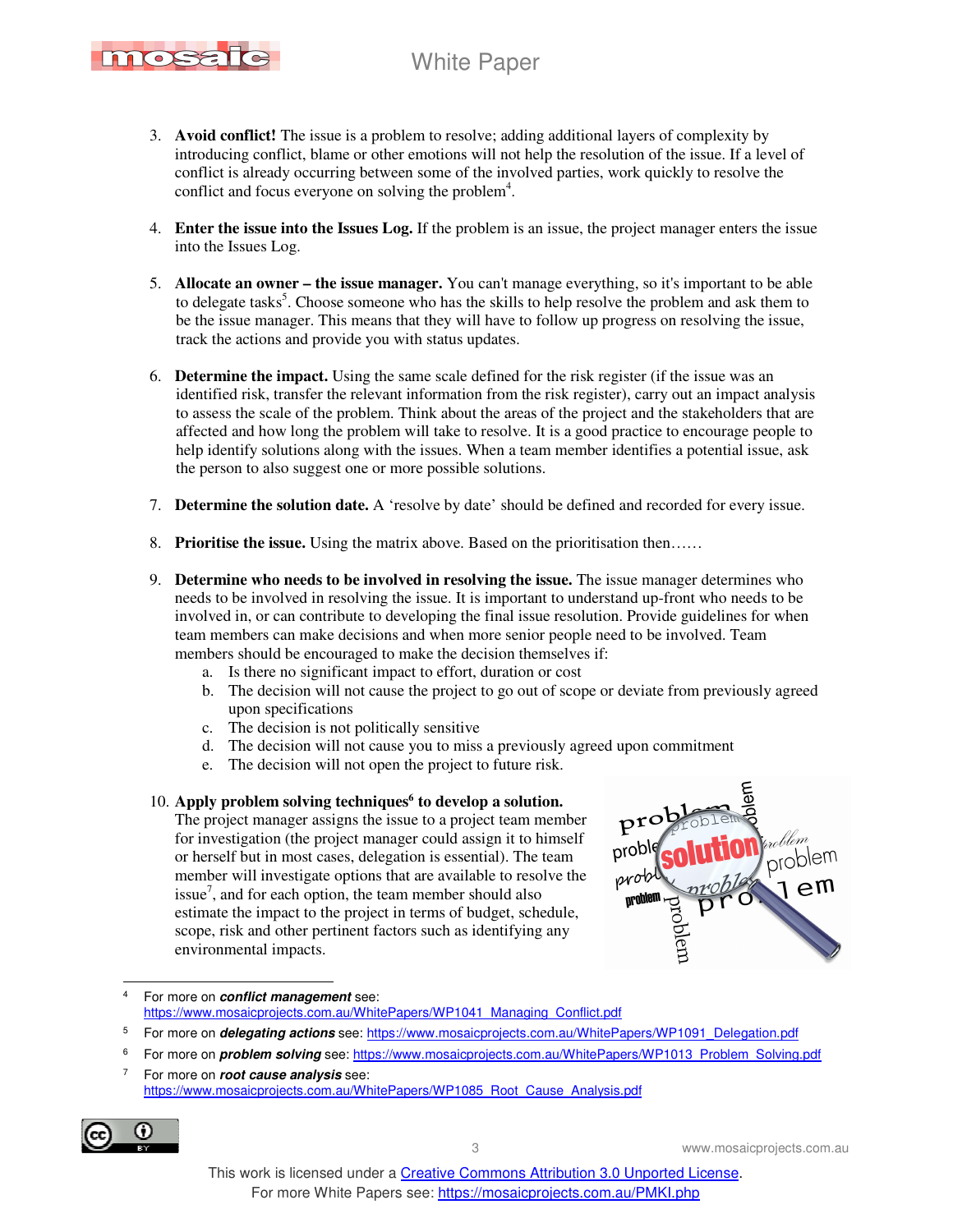

- 11. **Gain agreement on resolution.** The various alternatives and impact on schedule and budget are documented on the Issues Form or Issues Register. The project manager then takes the issue, alternatives and project impact to the appropriate stakeholders (eg, a project control board or sponsor) for discussion and resolution<sup>8</sup>. The project manager should make a recommendation and may have the authority to select from the alternatives. Each resolution should involve a set of agreed actions, and if the agreed solution involves changes to the project, the agreed solution is formalised through the change control process<sup>9</sup>.
- 12. **Add the action plan to the project management plan**. Once a resolution is agreed upon, the appropriate corrective activities are added to the schedule and other documents to ensure the agreed resolution to the issue is actually implemented (particularly if the change control processes are not required).
- 13. **Monitor progress.** Use the action plan and project schedule to monitor progress towards resolving the issue. Follow up with the issue owner on a regular basis. When each action has been completed successfully, you can mark the task as complete on the task list and update the issue log with the latest progress.
- 14. **Review and Close the Issue in the Log.** The project manager documents the resolution or course of action in the Issues Log, reviews the overall effectiveness of the solution and where appropriate records the lessons learned $10$ .
- 15. **Communicate through the Status Report.** The project manager communicates issue status and resolutions to project team members and other appropriate stakeholders through the methods established in the Communication Management Plan, including the project Status Report.

Smaller projects may not need all of these discreet steps. For instance, the issue can be documented and rated directly in the Issues Log without the need for the separate Issues Form but all well managed project should develop a process that manages issues from identification through to completion and closure.

### **Issues Log**

The format and contents of an issues register needs to be adapted to the project and should be based on an organisational standard (organisational process asset). Most issues logs contain the following information:

- The issue name (unique and short)
- Classification or type (usually based on what aspect of the project's work is affected; safety/quality/etc.)
- Status:
	- o Pending (the issue is not fully defined yet)
	- o Open (its being worked on)
	- o Closed (it has been resolved)
- Who raised the issue (normally this person needs to know when it is resolved)
- Date the issue was raised or logged
- A concise description of the issue and references to other relevant documents
- Priority (see matrix above)

<sup>10</sup> For more on **lessons learned** see: https://mosaicprojects.com.au/WhitePapers/WP1004\_Lessons\_Learned.pdf



 $\overline{a}$ 

4 www.mosaicprojects.com.au

<sup>8</sup> For more on **decision making** see: https://www.mosaicprojects.com.au/WhitePapers/WP1053\_Decision\_Making.pdf

<sup>9</sup> **Note:** if the issue cannot be resolved by the project team in a reasonable timeframe, it should be escalated to the appropriate management level for resolution. Unresolved issues will damage the project.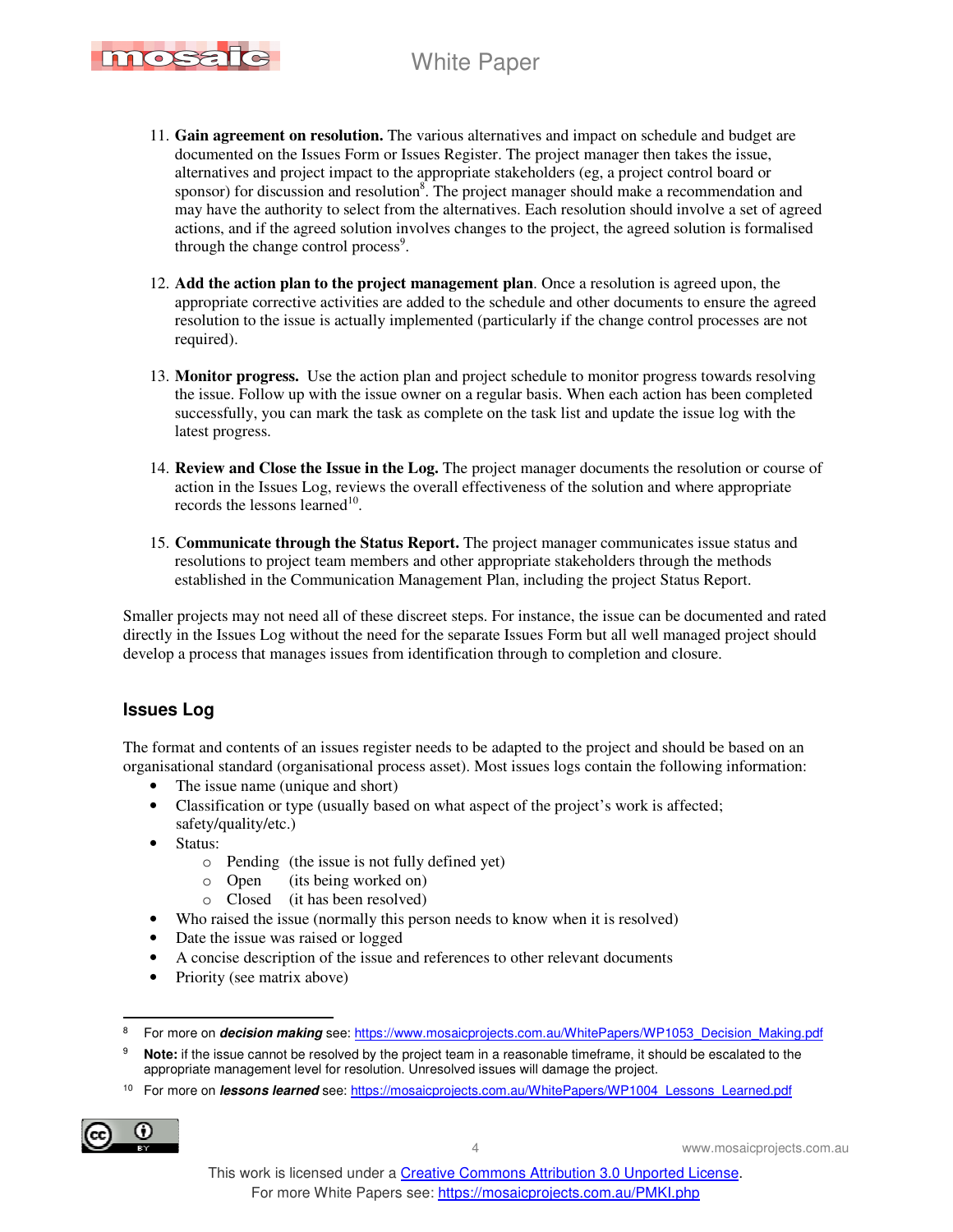

- The issue owner or manager (the person tasked with resolving the issue)
- Resources assigned to work on the issue
- Target resolution date
- Final solution (this should be distributed and actioned)

The log can be set up in a database, spreadsheet or 'Word' document.

### **Action Items**

An action item is an ad-hoc work activity that requires follow-up. By their nature, action items arise on an *as needed* basis during meetings or as a by-product of working on something else. By their nature, specific action items normally cannot be planned for in advance, but you can include an allowance in the plan for the occurrence of some action items. An action item is created because there is not enough knowledge, expertise or time to resolve the item at the time it originally surfaced.

- Action items are relatively small work items that need to be assigned to a person, worked on later and completed in one or two reporting cycles. (If they are not going to be completed, they should not be called action items. Instead, simply note that the item will not be actioned and then forget about it.). Examples of action items include forwarding specific information to someone, arranging a meeting, or providing a quick estimate on a piece of work.
- *Action items are not the same as issues*; an issue is a problem which will have a detrimental impact on the project if left unresolved and consequently requires careful managing (discussed above), action items are straightforward work items that just need to be competed in a timely way. Sometimes an action item is established to investigate an area where there may be a potential problem and the outcome of the action may be to raise an issue, but the action item itself is not an issue.
- To ensure the work is done, action items need to be assigned to someone, worked on and completed.
	- Major 'action items' should be transposed into the schedule and become a normal part of the work management processes. The action item is to update the schedule with the new work. The schedule update and approval processes then ensures the work has a resource assigned, logical dependencies determined and where necessary an end-date set. The schedule activities are then managed and tracked as any normal activity on the schedule. This approach allows the project manager to see the impact of the new work on the schedule.
	- $\circ$  Smaller / trivial actions (less than 4 hours or those that will be resolved within the next 1 to 2 days) need recording and reviewing for completion either:
		- In the minutes of the meeting where the 'action' was identified $11$ . If you use this technique you can start each meeting with a review of the prior action items to validate that they are completed and then cross them off the list.
		- In the agenda of a specific meeting that includes an item for the reviewing and updating action items on a regular basis (eg, a weekly team meeting).
		- Alternatively, in a 'to-do list' or simple action item log. However, if you develop a separate log, make sure the 'action information' is readily available to the people assigned to complete the action.

Managing action items is important to the smooth running of the project. Projects tend to generate lots of them and you need a defined approach to tracking and closing each one to ensure the rest of the project work continues to run smoothly.

 $\overline{a}$ 11 In many cases **action items** can simply be included in meeting minutes to ensure the problem is quickly resolved. For more on **managing action items** see: https://www.mosaicprojects.com.au/WhitePapers/WP1075\_Meetings.pdf